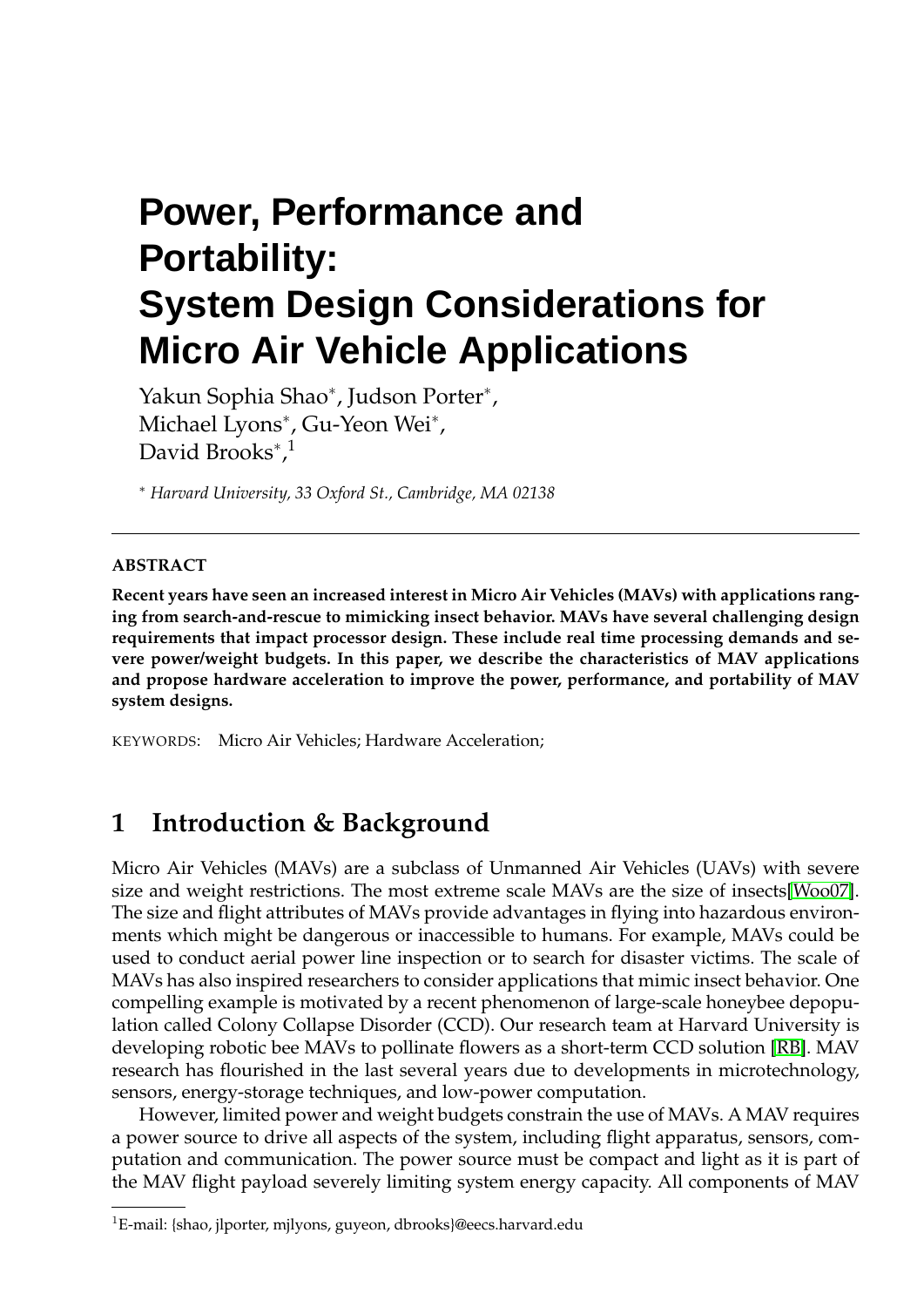systems need to be power efficient. Computation in current MAV designs is typically provided with off-the-shelf general purpose microprocessors. However, these generic microprocessors are not specifically designed for MAVs, which limits the energy efficiency of the system. To address this limitation, we highlight several characteristics of MAV applications and propose an accelerator-based approach to achieve power-performance efficient MAV processor design.

# **2 Characteristics of MAVs**

From the computer architecture perspective, we must explore design tradeoffs of processors for MAV applications. During the initial phase of the design process, we need to understand the typical computational needs of the MAV workloads. Given the functional requirements of MAVs, the processor needs to perform the following the three broad classes of tasks: Flight Control, Visual Guidance, and Target Detection.

### **2.1 Flight Control**

Designing an autonomous flight system requires accurate and stable control algorithms implemented in the MAV processor. It reads environmental data from sensors, estimates the current flight state, compares the state with target movement, and outputs the actuation signals. MAVs deploy a diverse set of sensors including inertial sensors, visual sensors, and accelerometers, leading to different control algorithms. Given the critical timing requirements of MAV flight, the flight controller needs to process the incoming data in real time.

#### **2.2 Visual Guidance**

Autonomous MAV applications require environmental sensing to regulate and avoid obstacles during flight. Inspired by the compound eyes of insects, computer vision researchers have developed optical flow to describe the relative movement of the environment. Optical flow is the pattern of apparent motion of objects in a visual scene. Based on successive images from visual sensors, optical flow can estimate the movement of surrounding objects. Optical flow algorithms have high computational requirements, including Sobel filters, matrix multiplication, and matrix inverse. Moreover, MAVs require real time optical flow processing as a prerequisite for stable flight control.

#### **2.3 Target Detection**

Many MAV applications require the identification of interesting objects. For example, robotic bee MAVs will detect flowers using UV sensors coupled with visual detection algorithms. Visual detectors read in a series of images from optical sensors and identify if a particular object or condition is present. Similar to optical flow algorithms, visual target detection generally employs matrix operations, Gaussian filters and gradient computation.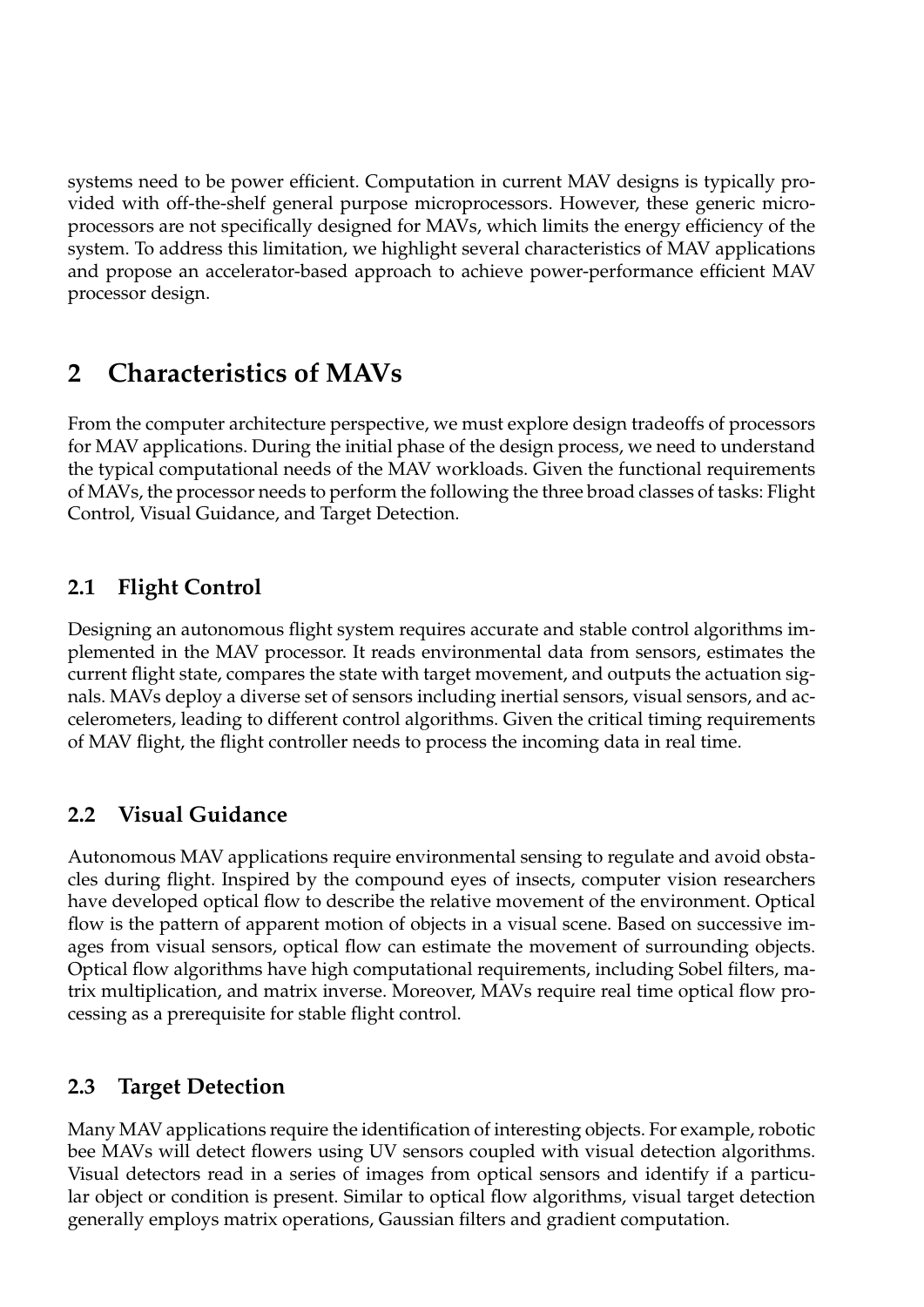#### **2.4 Characteristics**

The above discussion presents the functional requirements of MAV applications. In general, characteristics of MAV designs include:

- 1. Repetitive tasks: Typical MAV applications can be broken down into repetitive tasks like flight control and target detection, which are essential for functionality.
- 2. Real time processing: Tasks related to flight behavior, for example obstacle avoidance and flight control, require real time processing.
- 3. Power budget: Achieving computational functionality and performance requirements under a limited power budget present significant challenges in architecture design.

## **3 Architectural Design Considerations**

Given the characteristics of MAV workloads, general purpose computing is too inefficient to address power and performance requirements simultaneously. Instead, we propose an accelerator-based computing paradigm employing several specialized hardware resources. We envision MAV processors that consist of several hardware accelerators to handle repetitive tasks. The processor also includes a General Purpose CPU (GPCPU) to handle nonrepetitive computations and to serve as "glue logic" between accelerators. Accelerator-based architectures can provide orders of magnitude gains in energy efficiency compared to general purpose processors for those tasks that run frequently and require a non-trivial amount of computation.

#### **3.1 Case Study: Optical Flow Accelerator**

As discussed in the previous section, optical flow is an essential algorithm for autonomous flight control. Optical flow can be utilized to identify the current MAV movement, and to navigate and avoid obstacles in the forward path. Lucas-Kanade is one of the most popular optical flow algorithms [\[LK81\]](#page-3-2). The algorithm begins by reading in two successive images from optical sensors. It then uses a Sobel filter to compute the horizontal and vertical gradients of each image. Finally, based on the brightness constraint function, it performs matrix inverse and multiplication to calculate the optical flow in horizontal and vertical directions. The algorithm is arithmetic-intensive with simple control flow. In addition, since many operations in the first and second stages are pixel-independent, significant parallelism exists.

Given the computational characteristics of optical flow and real time processing requirements, high-end general purpose microcontrollers or DSPs might meet the challenge. However, the power budget of MAV systems disqualifies these options. On the other hand, lowend microcontrollers are not able to meet the real time processing requirements due to lack of computational resources. In fact, researchers in this area have tried to use hardware acceleration to address the challenge. For example, one commercial MAV from Centeye implements a custom "vision chip" to perform front end image processing, and an off-the-shelf microcontroller to complete the optical flow computation [\[BYNL09\]](#page-3-3). Hardware acceleration for key MAV workloads would improve the power-performance efficiency of MAV systems.